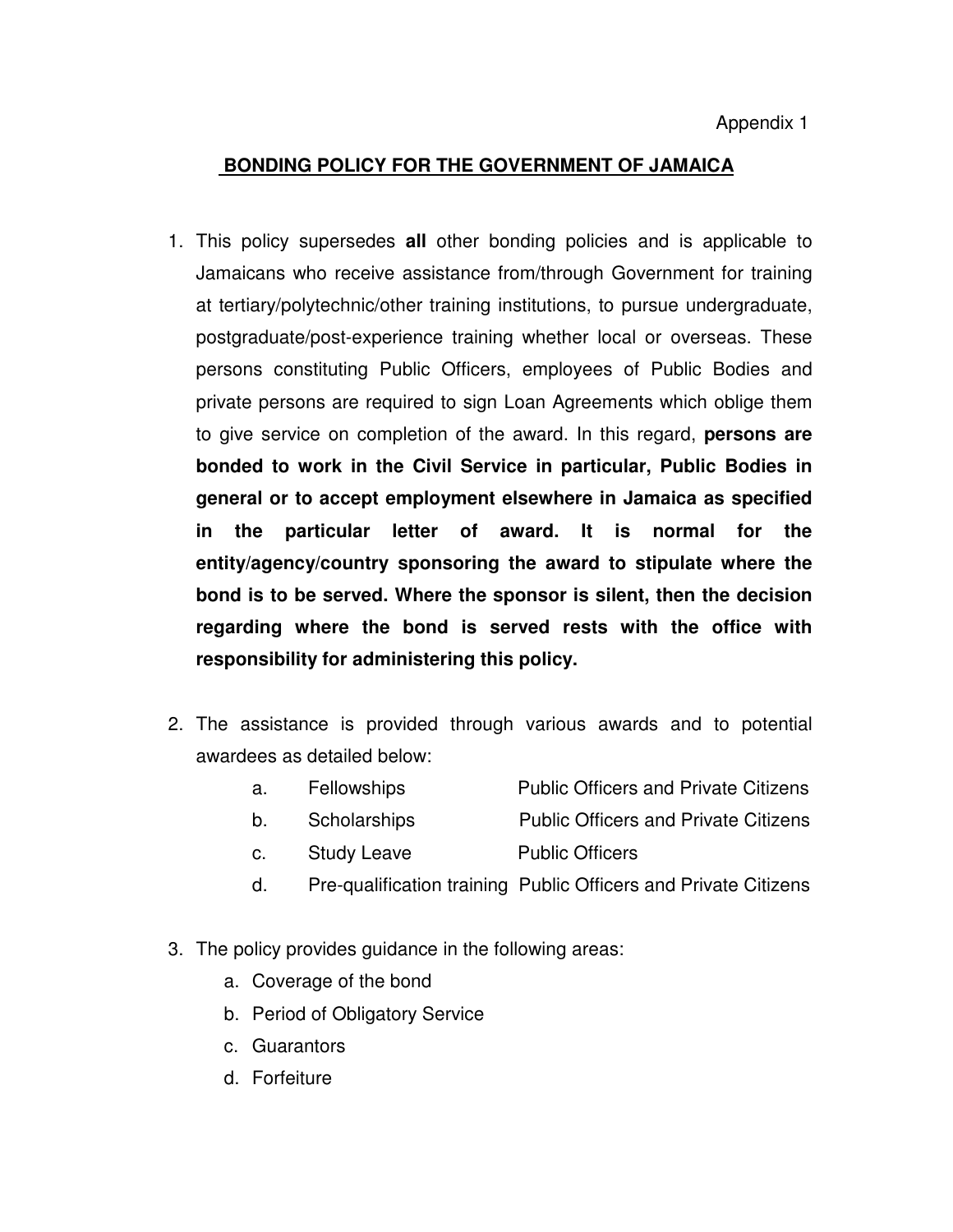# **4. COVERAGE OF THE BOND**

Once an individual who receives an award begins the course of training, the cost of training is regarded as a loan and the individual as a borrower. This loan is to be discharged, in the first instance, through serving of a bond. The amount for which the borrower will be bonded covers the actual cost to Government of the training and includes the following (where applicable):

- a) Return economy passage from Jamaica to the country of study
- b) Salary payable (excluding salary earned for vacation leave) which must be calculated in accordance with the terms of Staff Order 7.8.2 or any salary or portion thereof paid by Government during the course of study to the borrower if he is employed in a Public Body or in the Private Sector
- c) Tuition and other approved fees
- d) Mid-course passage in respect of long term scholars overseas i.e. attending courses three years or more in duration
- e) Maintenance/subsistence, travelling allowance at the approved rates
- f) Allowance for materials
- g) Transportation allowance for baggage and personal effects in respect of long-term scholars overseas
- h) Financial assistance for study purposes
- i) Any additional amounts advanced

Where an award is fully or partially funded by a donor country or organization, the bonding amount will be determined by the relevant elements outlined above.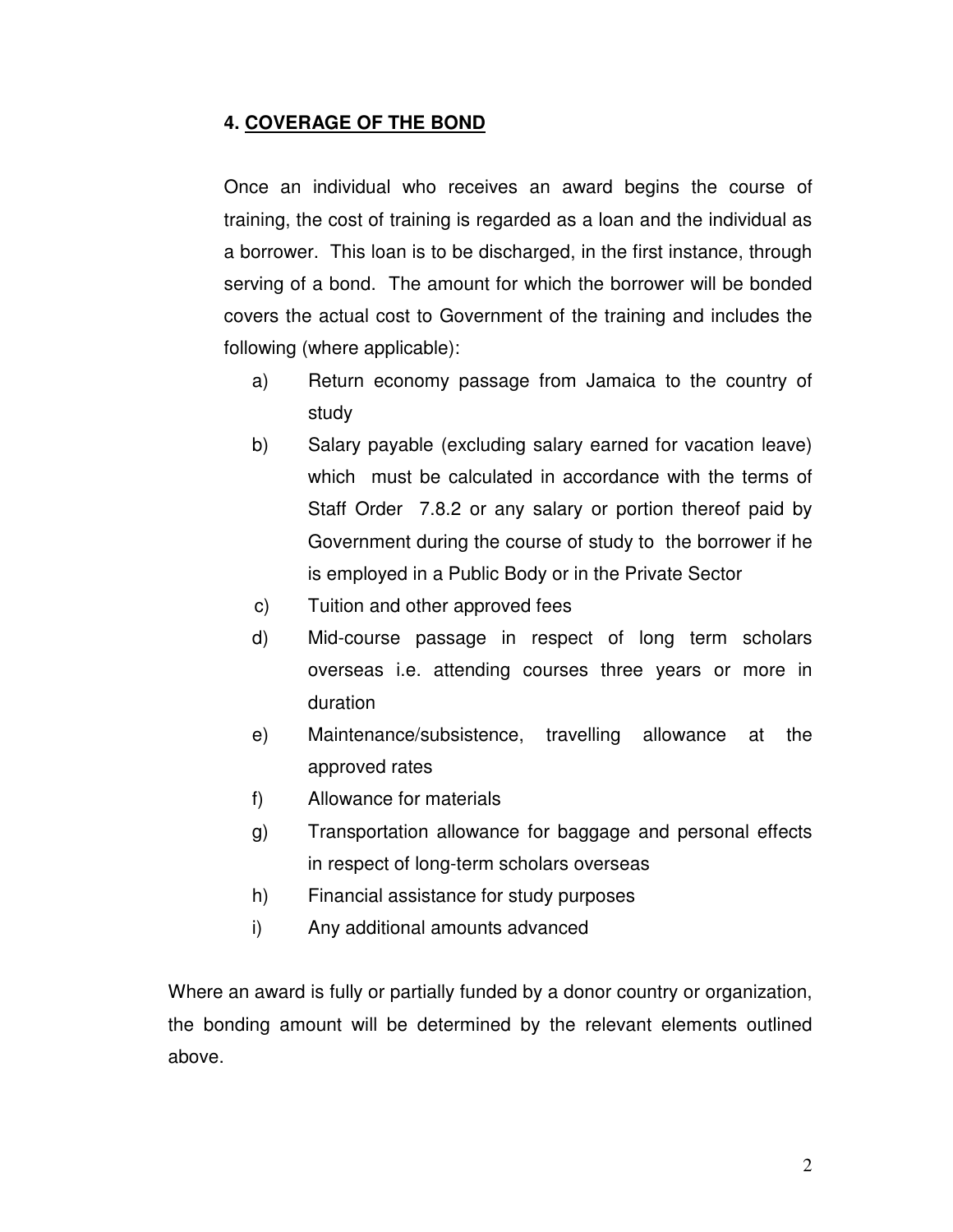## **3. PERIOD OF OBLIGATORY SERVICE**

## 5.1 **Determining Factor**

The determining factor for the period of service will be the cost of the training and will be in accordance with the bonding ranges and the terms outlined in Sections 5.2 to 5.8 of this policy:

# 5.2 **Bonding Ranges and Period**

| Below \$300,000.00              | No bond         |
|---------------------------------|-----------------|
| \$300,000.00 - \$499,999.00     | 2 years service |
| \$500,000.00 - \$999,999.00     | 3 years service |
| \$1,000,000.00 - \$1,999,999.00 | 4 years service |
| \$2,000,000.00 and over         | 5 years service |

## 5. 3 (i) **Treatment of internship and related training**

Internship and job-related training are regarded as service under the bond. This period of service is to be credited only if the officer serves an additional period of not less than one year after the internship/training period.

5.3 (ii) Those persons who resume duties in the summer, while on the course of training, and who subsequently forfeit or are separated from the service, will have these periods credited as service towards the bond.

# 5.4 **Service period for short courses/training programmes**

For the purposes of this bonding policy, training programmes are defined as those courses/seminars/workshops that involve learning or professional development for periods up to twelve (12) weeks in duration. Persons proceeding on such programmes that cost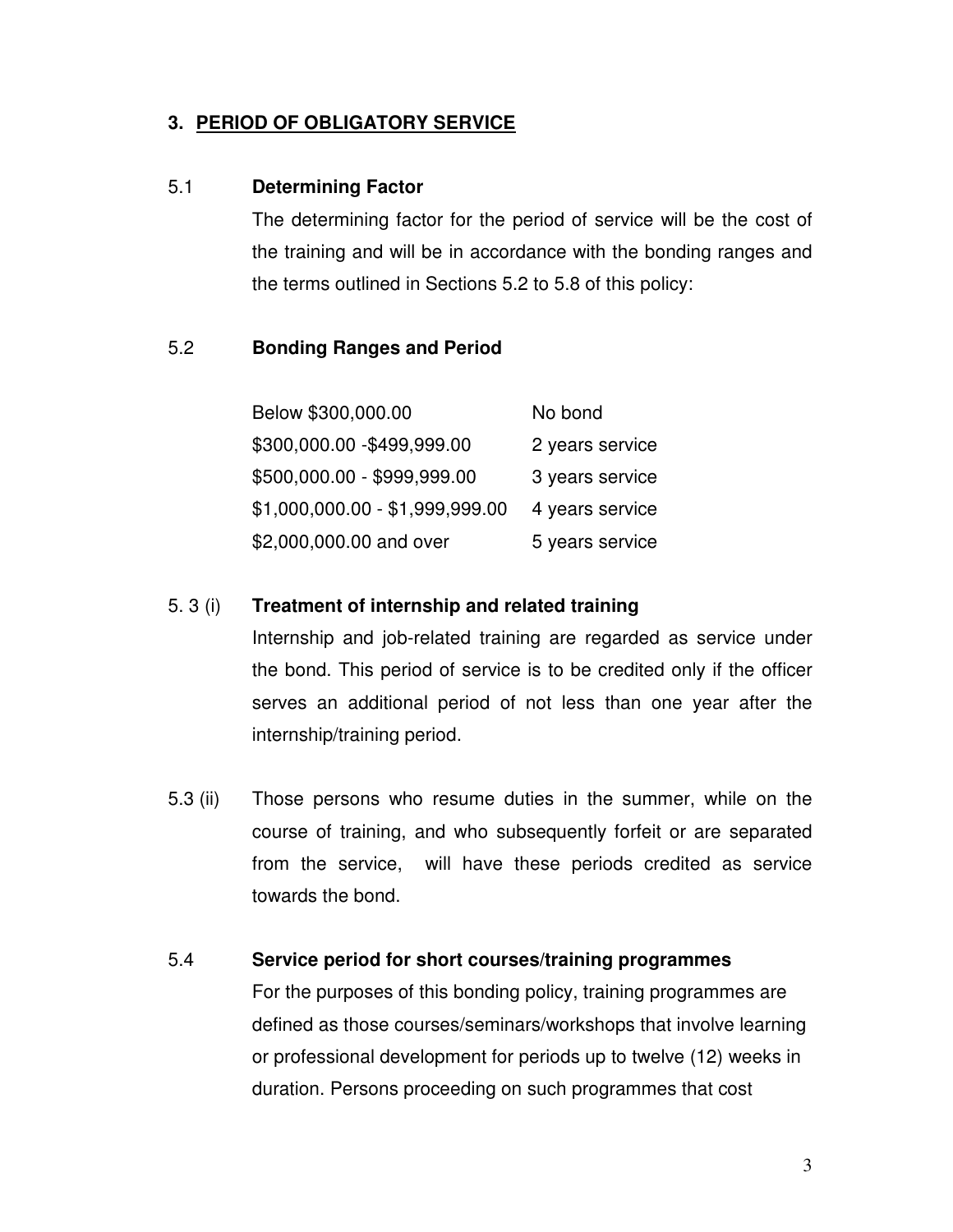\$300,000.00 and above will serve a bond period of two (2) years. However, persons with more than ten years service who are selected to participate in such programme will be dealt with on a case by case basis, by the designated authority.

#### 5.5 **Temporary and Contract Officers**

i. Temporary Officers

For the purposes of this bonding policy, temporary officers are defined as persons who are not permanently appointed in the public service but who have been employed for a period of not less than two (2) years. Where the need arises for critical positions to be filled, such persons may be required to undertake courses to fill permanent positions, at the expense of the employing Ministry/Department/Agency, and will be bonded in accordance with the service period for short courses as stipulated in 5.4 of this Policy.

#### ii. Contract Officers

Persons who are employed on fixed term contracts in posts on the Civil Service or other Agency approved establishments and who are governed by the same terms and conditions of employment as the other employees in the Ministry, Department or Agency are eligible for awards and are subject to this policy for bonding purposes. For eligibility for awards, the contract should be for at least three (3) years and the contract officer should have served at least two (2) years.

iii. Temporary and Contract officers are to be bonded in accordance with 5.2 or 5.4 as the case may be.

4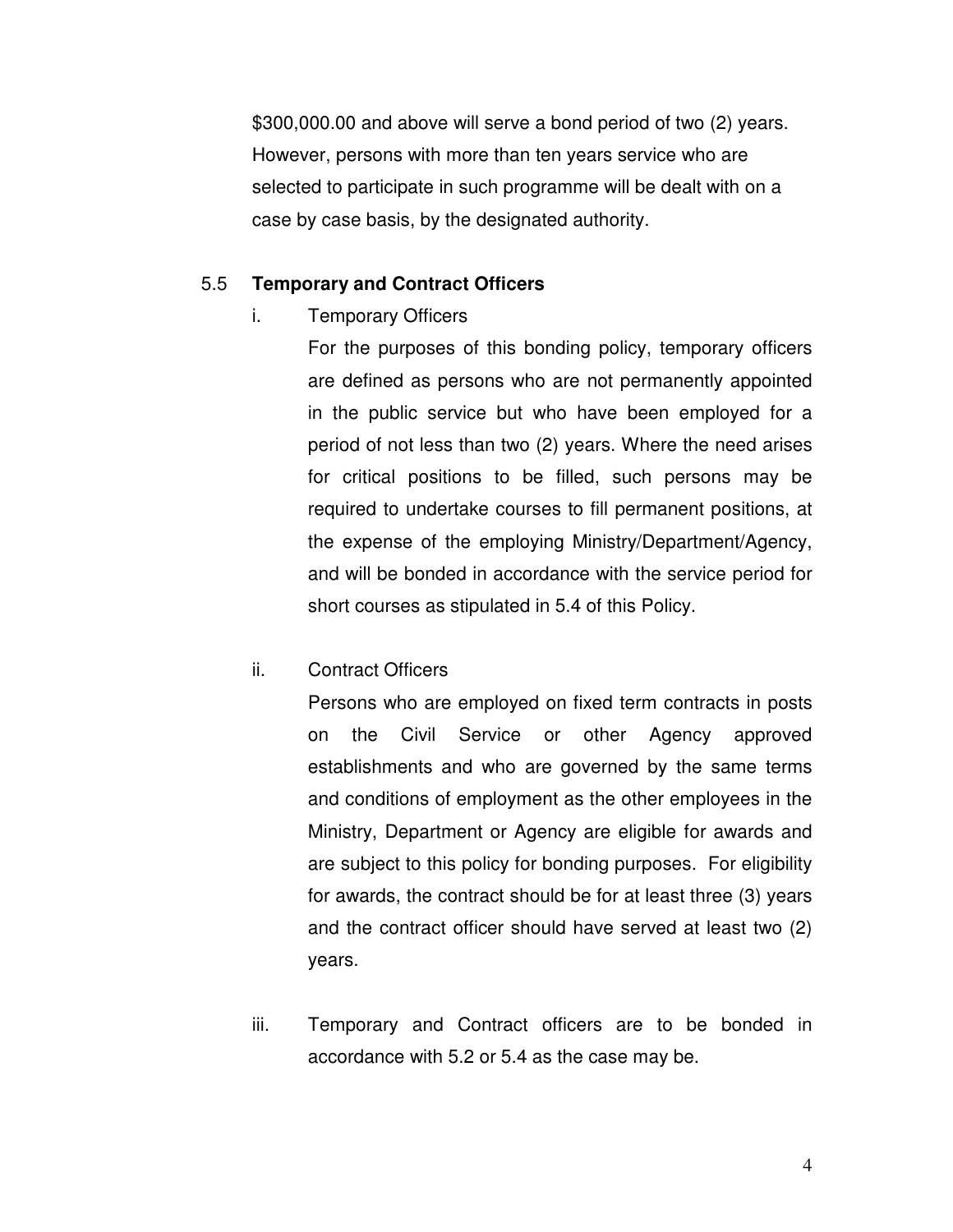- iv. In the event that a contract will expire before the period of service under the bond, or in the case where the officer does not opt to renew his contract, the outstanding amount will be pro-rated and recovered from the gratuity that is due to the officer.
- v. Consultants

Persons contracted as consultants/advisors are not eligible for training awards.

## 5.6 **Service period for Part-Time study courses**

Where persons are pursuing government funded courses on a part-time basis and outside of normal working hours, such persons will be bonded in accordance with the cost of the training.

## 5.7 **Other considerations**

Concurrent service – bonds can be served concurrently and no Borrower should serve more than five years at a time

Suspensions – bonds can be suspended to allow a Borrower to pursue additional studies. The bonding period will be continued when the Borrower assumes/resumes duties.

## 5.8 **Other Obligations**

Borrowers whose obligation is to serve in the country are obliged to advise the relevant Government entity of their place of employment. Should the Borrower change jobs during the period of the bond, the relevant government entity must also be advised of the change. The employer of a Borrower who is serving a bond is to inform the relevant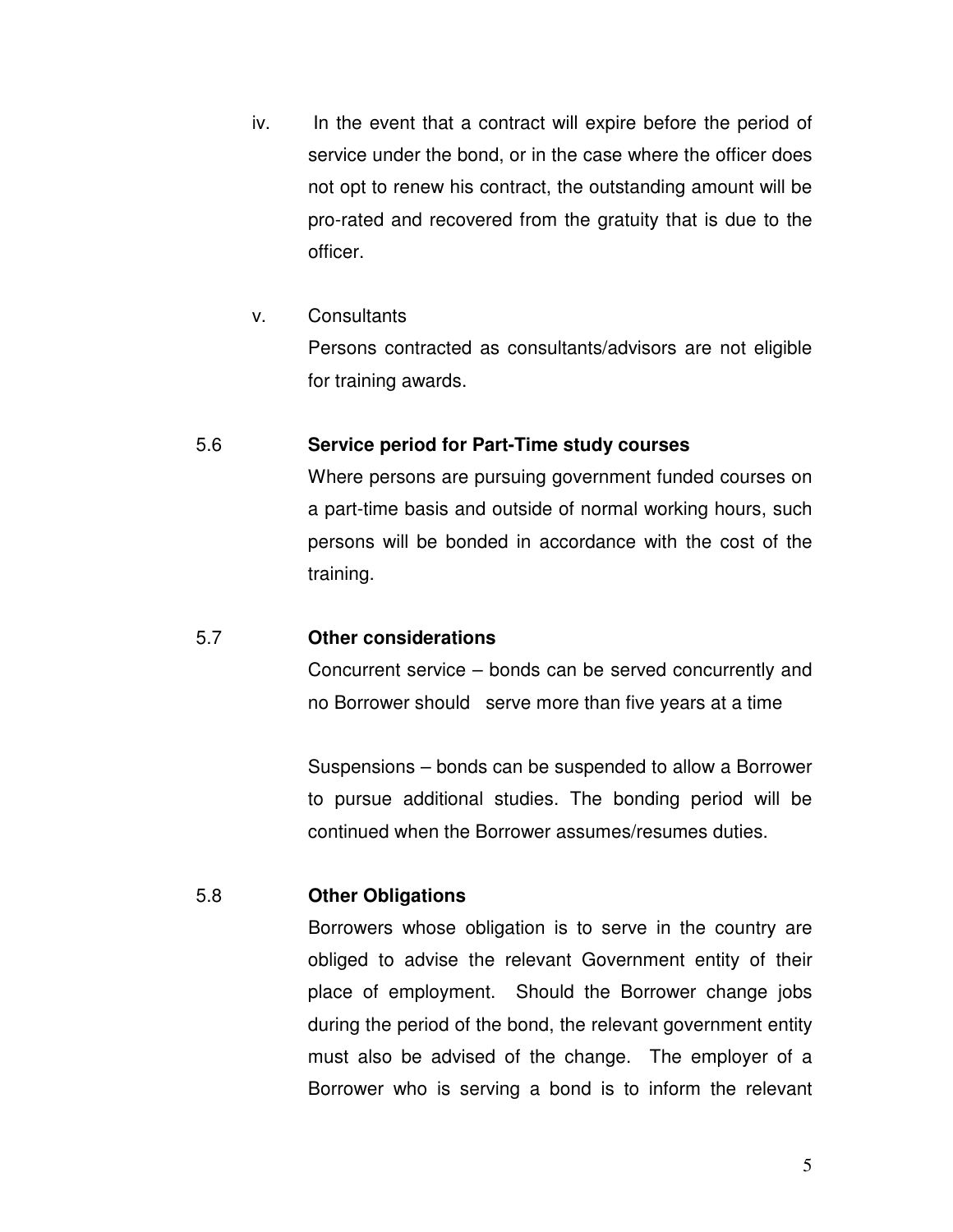Government entity should the Borrower's employment be terminated by either party. The relevant Government entity has the responsibility to inform the borrower's employer of this obligation once the loan agreement has been executed.

# 6**. GUARANTORS**

#### 6.1 **Number of Guarantors**

For amounts between \$300,000.00 and \$500,000.00, one (1) guarantor will be required. For amounts between \$501,000.00 to \$1,000.00.00, two (2) guarantors will be required. For amounts over \$1,000,000.00, three (3) guarantors will be required.

### 6. 2 **Covenant**

Should the Borrower forfeit the agreement and fail to repay the loan, the Guarantor(s) will be required to repay all monies outstanding after reasonable attempts have been made by the Government and the Guarantor(s) to locate the Borrower.

Where there are two or more guarantors, they shall be jointly and severally responsible for the repayment of the said loan in the event of forfeiture by the Borrower

The Guarantor(s) will indemnify the Government against all legal and administrative costs that may be incurred by reason of any default on the part of the Borrower.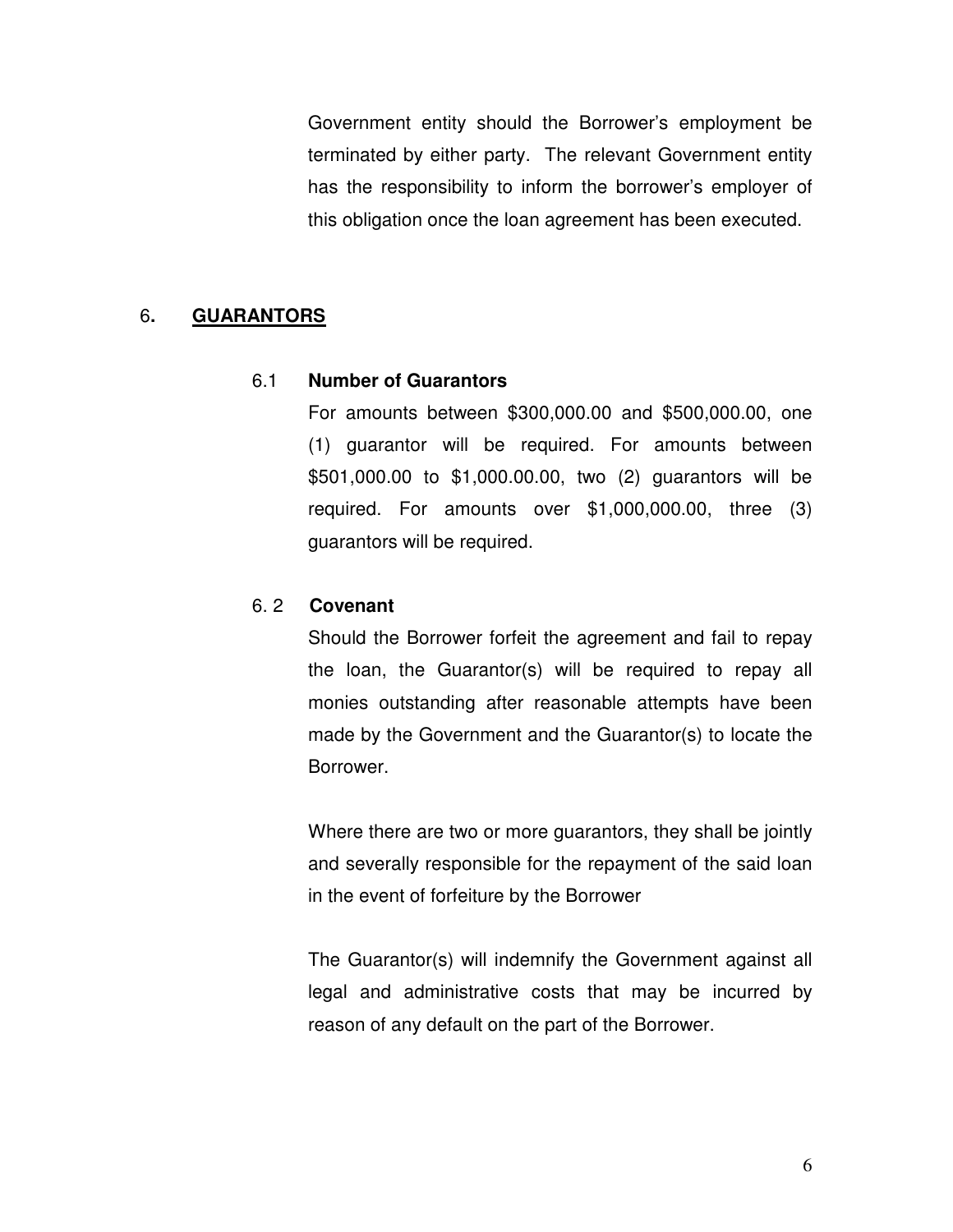The Guarantor(s) will be released from his/her obligations under this agreement when the contractual service period expires, if the Borrower pays the bond, or if the Borrower dies.

# 6.3 **Guarantor(s) cannot**:

- Sign for more than one person at a time
- Be currently serving a bond
- Be currently the recipient of an award

# 6.4 **Age of Guarantors**

Guarantor(s) must not be less than Eighteen years (18) nor more than Sixty years (60). However, at the discretion of the Bonding Officer, an upper age limit of Sixty- five years (65) may be accepted.

# 6.5 **Identification/Documentation**

Guarantor(s) must be financially able to co-sign the Loan Agreement and must submit the following as evidence:

- Employed Persons: Job Letter
- Employed & Self Employed Persons:

Bank or Credit Union Statement or Certificate of Deposits,

Land or Motor Vehicle Title or Insurance Policy or similar documents

Taxpayer Registration Number (TRN).

Two of the following forms of identification: Passport, Voter's or Workplace identification, Driver's License or a recent photograph signed by a Justice of the Peace.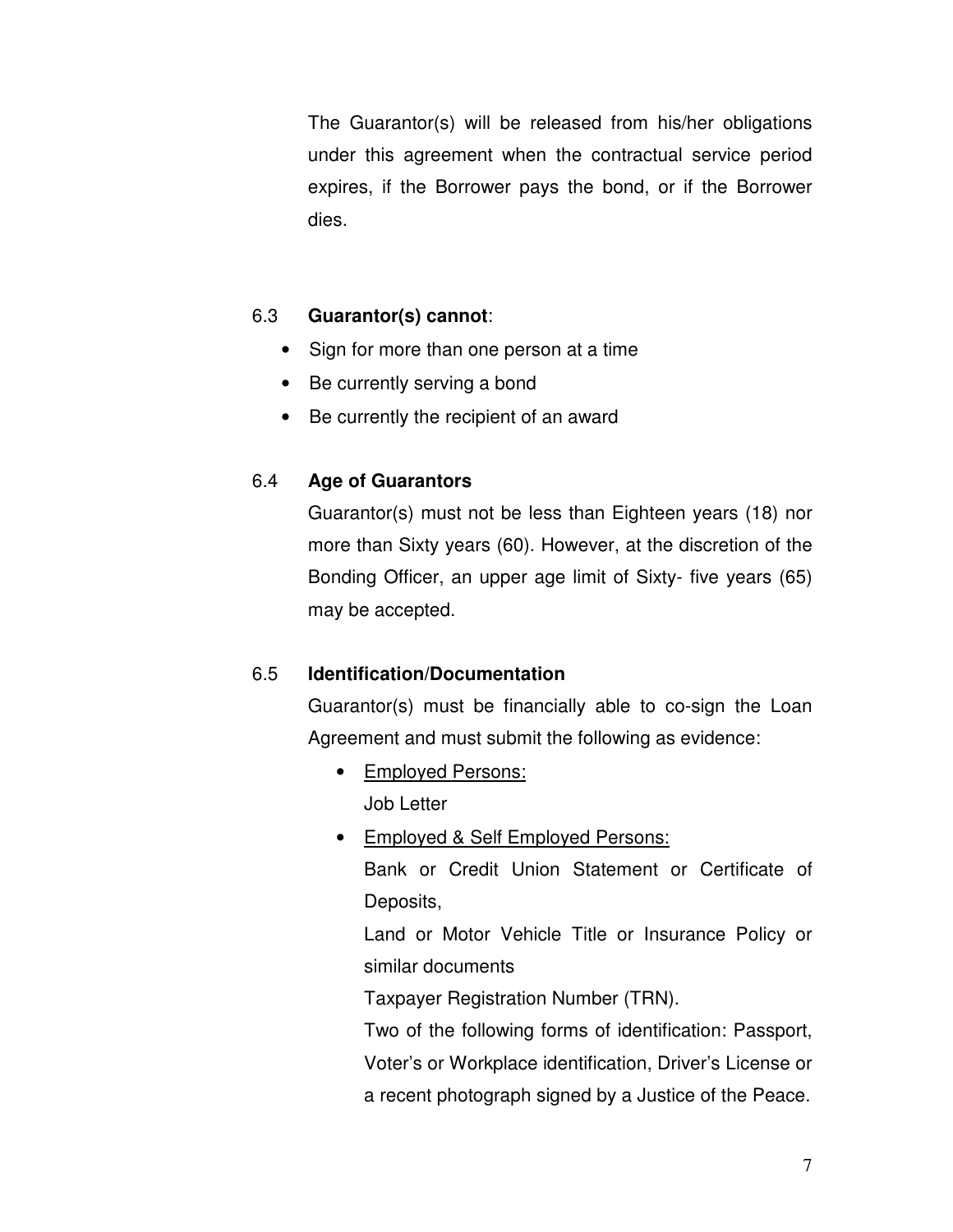#### 6.6 **Death of Guarantor**

In the event that a Guarantor dies before the loan agreement has been discharged, the Borrower has an obligation to inform the relevant Government entity and arrange for the replacement of said Guarantor. Where there is more than one Guarantor, the remaining Guarantor(s) shall guarantee the loan.

## 7. **FORFEITURE OF AGREEMENT**

- 7.1As the bond is an agreement for service, persons who fail to comply are deemed to have forfeited the agreement and are required to repay amounts in full or in part with interest as applicable. The interest rate on defaulted agreements shall be calculated annually and applied to the balance at simple interest.
- 7.2 Failure to serve can also result in legal action to recover costs
- 7.3 If a Borrower defaults and repays a portion of any outstanding monies, and within six months of the last payment opts to and is able to serve the remaining period specified under the Loan Agreement, the Borrower will not be entitled to a refund of any monies paid. The Borrower, however, will not be required to pay any further sums if he serves for the remaining period outstanding.
- 7.4 Borrowers who repay in order to obtain copies of transcripts are not entitled to a refund under any circumstances.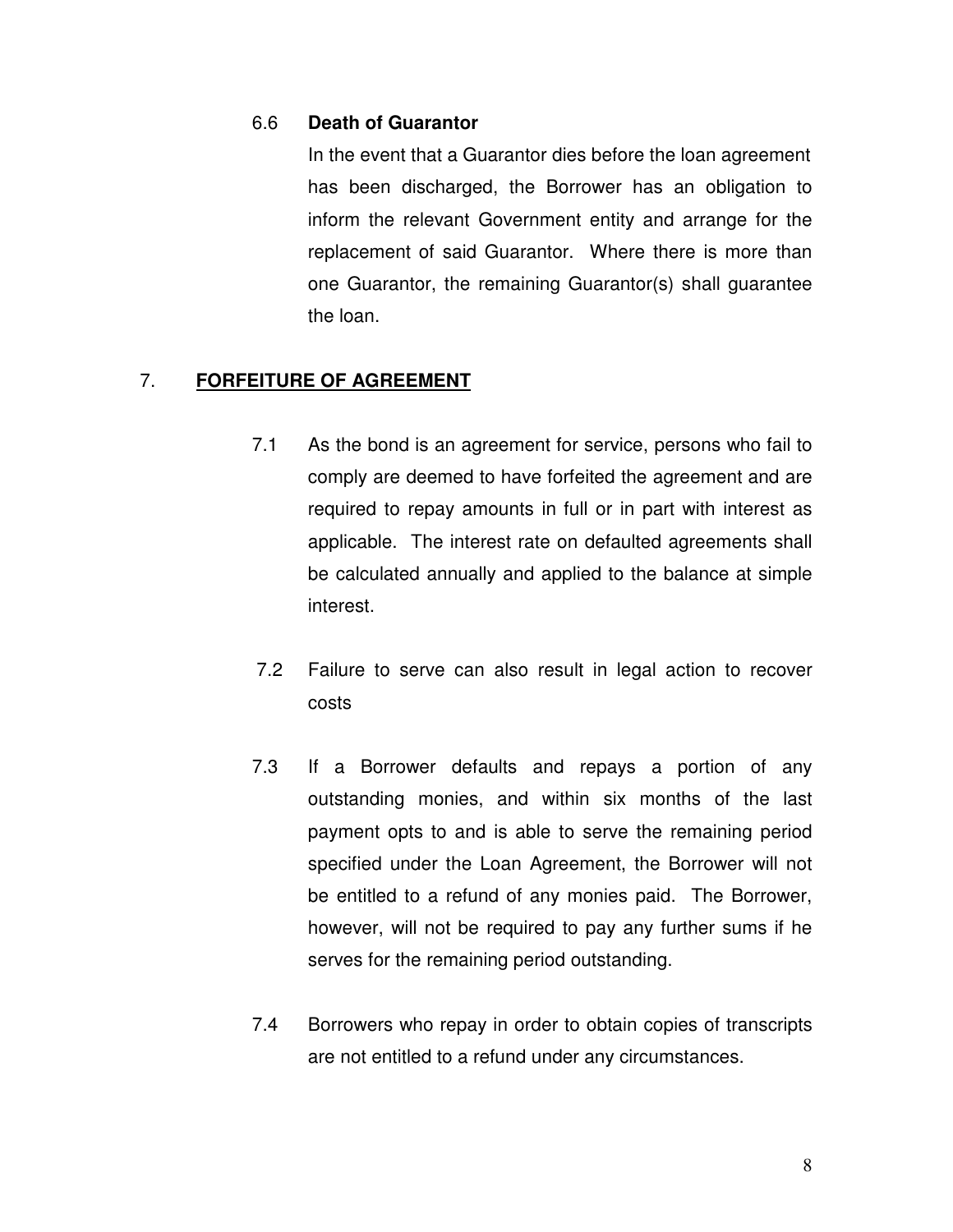- 7.5 Where a Borrower intends to remain overseas or marries an individual who is obligated to serve in a country other than Jamaica, the Borrower has an obligation to inform the Government of Jamaica. The said Borrower will be required to repay any monies expended, if said Borrower opts to remain in that country.
- 7.6 Where Borrowers who have forfeited have sums owing to them for vacation, recreational or recalled leave, or for retroactive payments due at the time of separation from the service, such monies or portion thereof as relevant shall be withheld and remitted to the Accountant General to offset repayment on the bond.

## 8. **TERMINATION WITH CAUSE**

- 8.1 Where the Borrower is terminated for cause, the loan agreement will be deemed to be forfeited and the Borrower will be required to repay the residual portion of the loan and interest. The residual portion of the loan is defined as that portion of the service bond that will remain un-served at the date of termination.
- 8.2 If a Borrower fails to complete a course of training for reasons which cannot be justified, the Borrower and/or Guarantors will be liable to repay any sums advanced.

## **Contract Officers**

8.3 In the event that an individual's contract is not renewed, by mutual consent or with cause, the officer shall be required to repay the residual portion of the loan and interest. Both